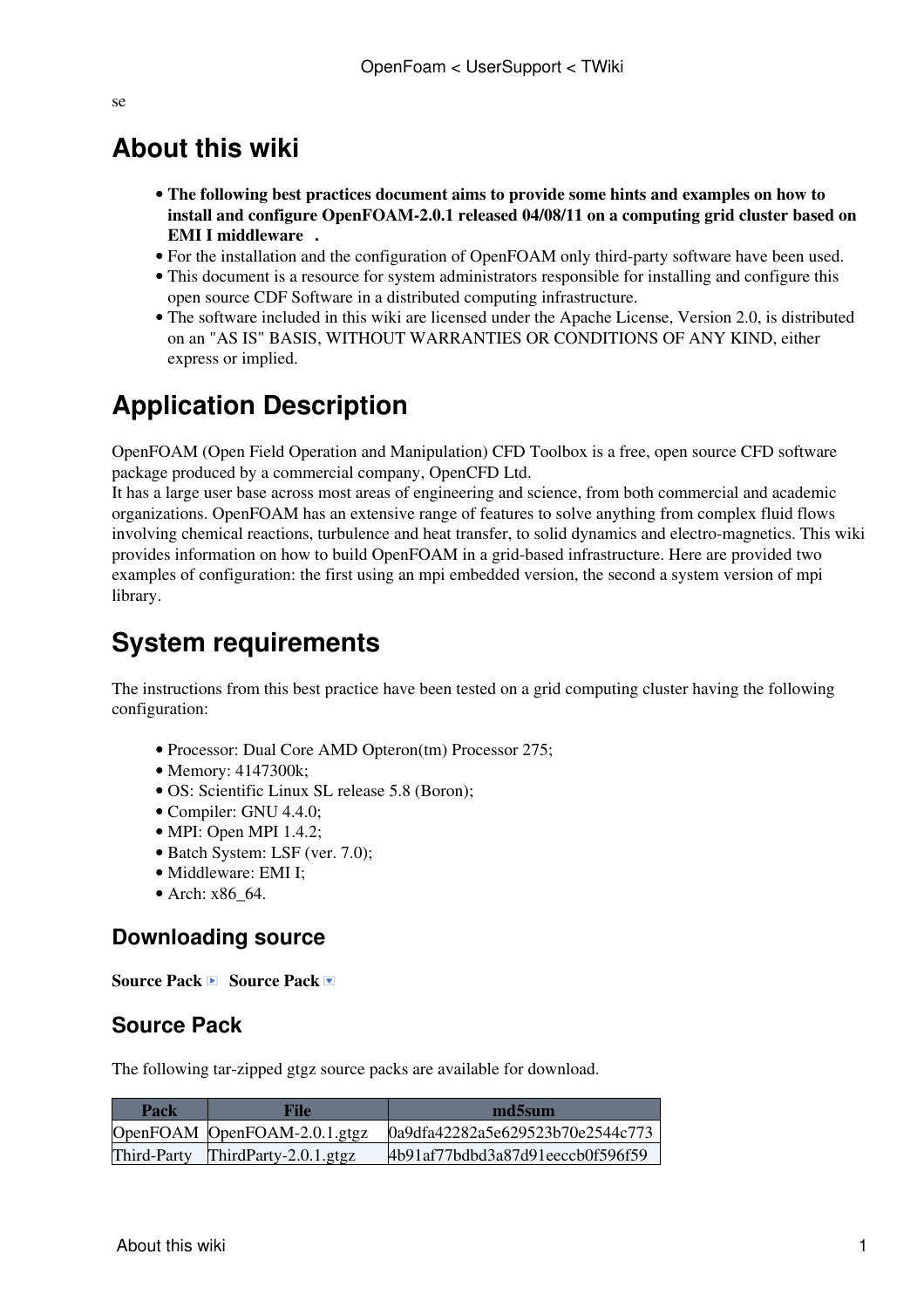#### **Unpacking the source and installation**

In a grid-based infrastructure we would recommend to install the software in the experiment software directory for the VO using sgm privileges and share this software packages with other VO members. In this wiki we chosen to unpack this software under the **\$VO\_GRIDIT\_SW\_DIR** directory of the grid CE.

```
$ cd $VO GRIDIT SW DIR
$ tar xzf OpenFOAM-2.0.1.gtgz
$ tar xzf ThirdParty-2.0.1.gtgz
$ chown -R root.root OpenFOAM-2.0.1/ ThirdParty-2.0.1/
```
The files unpack to produce directories [OpenFOAM](https://wiki-igi.cnaf.infn.it/twiki/bin/edit/UserSupport/OpenFOAM?topicparent=UserSupport.OpenFoam;nowysiwyg=0)-2.0.1 and [ThirdParty](https://wiki-igi.cnaf.infn.it/twiki/bin/edit/UserSupport/ThirdParty?topicparent=UserSupport.OpenFoam;nowysiwyg=0)-2.0.1

```
$ ll OpenFOAM
total 12
drwxr-xr-x 11 sgmgridit001 sgmgridit 440 Nov 28 16:17 OpenFOAM-2.0.1
drwxr-xr-x 12 sgmgridit001 sgmgridit 768 Nov 28 15:57 ThirdParty-2.0.1
```
#### **Before to start**

**System Requirements B System Requirements** 

#### **System Requirements**

[OpenFOAM-](https://wiki-igi.cnaf.infn.it/twiki/bin/edit/UserSupport/OpenFOAM?topicparent=UserSupport.OpenFoam;nowysiwyg=0)2.0.1 builds on many Linux distributions but the [ParaView-](https://wiki-igi.cnaf.infn.it/twiki/bin/edit/UserSupport/ParaView?topicparent=UserSupport.OpenFoam;nowysiwyg=0)3.10.1 version supplied in [ThirdParty](https://wiki-igi.cnaf.infn.it/twiki/bin/edit/UserSupport/ThirdParty?topicparent=UserSupport.OpenFoam;nowysiwyg=0) requires:

• [cmake-2.8.6](http://www.cmake.org/files/v2.8/cmake-2.8.6.tar.gz) or higher •  $Ot-4.6.4$ 

Both software packages can be freely downloaded for many Linux distributions.

Before to start building software, please check if the following packages have been installed on the server.

```
$ yum install bison 
$ yum install ncurses-devel 
$ yum install tix.x86_64 
$ yum install glibc-devel 
$ yum install flex 
$ yum install flex-devel 
$ yum install zlib-devel 
$ yum install libXt-devel 
$ yum install binutils-devel 
$ yum install gmp.x86_64 
$ yum install gmp-devel.x86_64 
$ yum install libstdc++44-devel.x86_64
```
#### Make sure you have GCC 4.4 installed on your server.

```
$ wget ftp://ftp.ntua.gr/pub/linux/scientificlinux/55/x86_64/SL/gcc44-4.4.0-6.el5.x86_64.rpm
$ rpm -ivh gcc44-4.4.0-6.el5.x86_64.rpm
$ wget ftp://ftp.ntua.gr/pub/linux/scientificlinux/55/x86_64/SL/gcc44-c++-4.4.0-6.el5.x86_64.rpm
$ rpm -ivh gcc44-c++-4.4.0-6.el5.x86_64.rpm
```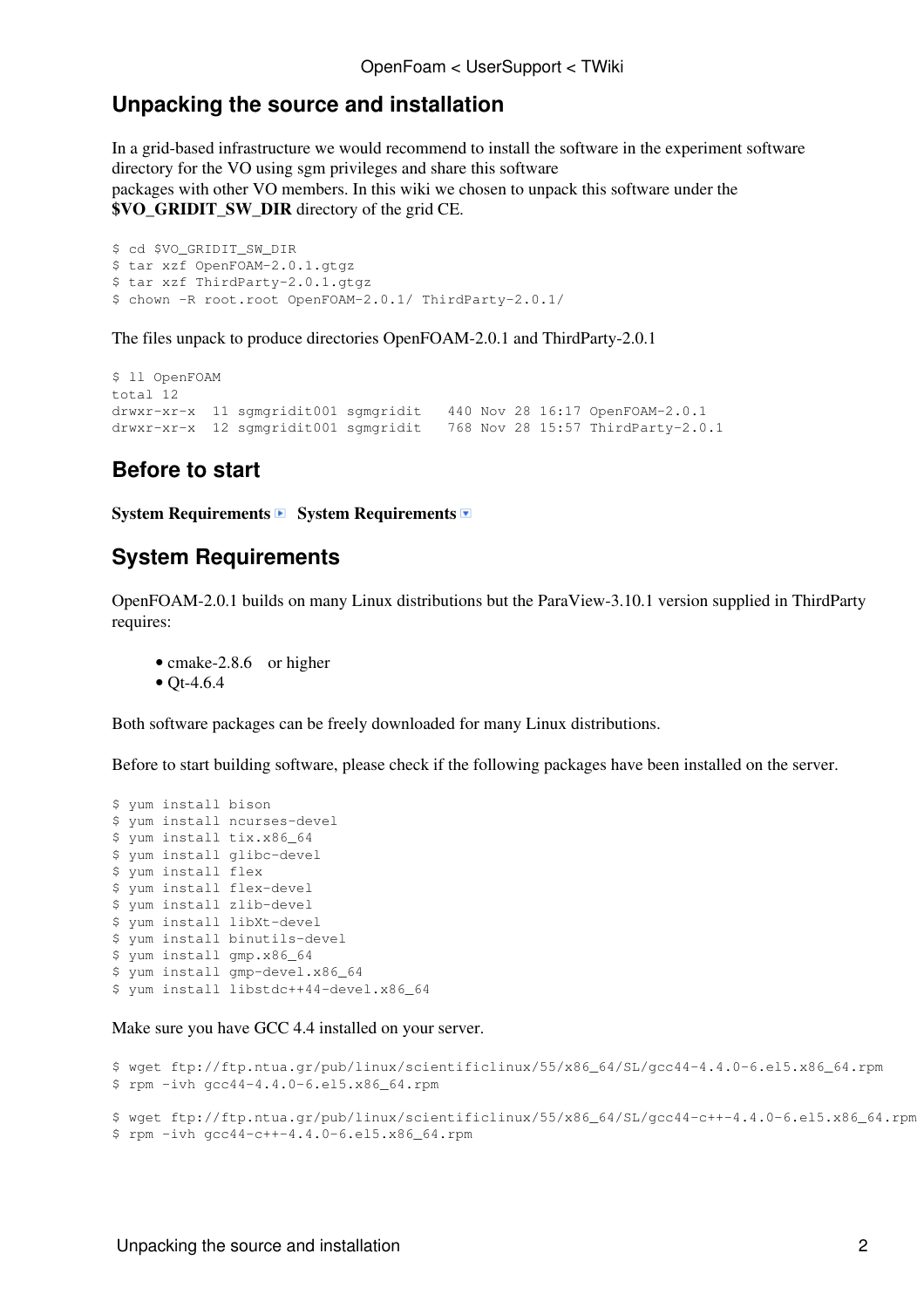#### **Qt-4.6.4 installation**

**Building Qt-4.6.4 Building Qt-4.6.4**  $\blacksquare$ 

### **Building Qt-4.6.4**

First uncompress the archive in the preferred location, then unpack it:

```
$ cd /opt/exp_soft/gridit/OpenFOAM/ThirdParty-2.0.1
$ wget ftp://ftp.trolltech.com/qt/source/qt-everywhere-opensource-src-4.6.4.tar.gz
$ tar zxf qt-everywhere-opensource-src-4.6.4.tar.gz
$ chown -R root.root qt-everywhere-opensource-src-4.6.4
$ cd qt-everywhere-opensource-src-4.6.4
$ ./configure
$ gmake && gmake install
```
#### **cmake installation**

Building cmake-2.8.6 **■** Building cmake-2.8.6 **■** 

### **Building cmake-2.8.6**

```
$ cd /opt/exp_soft/gridit/OpenFOAM/ThirdParty-2.0.1
$ wget http://www.cmake.org/files/v2.8/cmake-2.8.6.tar.gz
$ tar zxvf cmake-2.8.6.tar.gz
$ cd cmake-2.8.6
$ ./configure
$ cmake
```
#### **Configuring the Makefile**

**Makefile changes for GNU compilers D Makefile changes for GNU compilers** 

### **Makefile changes for GNU compilers**

Once you have successfully installed GCC 4.4.0, then changes these files:

```
$ cd /opt/exp_soft/gridit/OpenFOAM/OpenFOAM-2.0.1/wmake/rules/linux64Gcc44/
$ cat wmake/rules/linux64Gcc44/c
.SUFFIXES: .c .h
cWARN = -Wallcc = gcc44 -m64 <== Change Here!
include $(RULES)/c$(WM_COMPILE_OPTION)
cFLAGS = $ (GFLAGS) $ (cWARN) $ (cOPT) $ (cDBUG) $ (LIB_HEADER_DIRS) -fPICctoo = $ (WM\_SCHEDULER) $ (cc) $ (cFLAGS) -c $$SOURCE -o $@LINK_LIBS = $ (cDBUG)LINKLIBSO = $(cc) -shared
LINKEXE = $(cc) -Xlinker --add-needed -Xlinker -z -Xlinker nodefs
$ cat wmake/rules/linux64Gcc44/c++
.SUFFIXES: .C .cxx .cc .cpp
c++WARN = -Wall -Wextra -Wno-unused-parameter -Wold-style-cast
CC = q+44 - m64 \leq Change Here!
include $(RULES)/c++$(WM_COMPILE_OPTION)
ptFLAGS = -DNoRepository -ftemplate-depth-100
c++FLAGS = $(GFLAGS) $(c++WARN) $(c++OPT) $(c++DBUG) $(ptFLAGS) $(LIB_HEADER_DIRS) -fPIC
Ctoo = $ (WM\_SCHEDULER) $ (CC) $ (c++FLAGS) -c $$SOUNCE -o $@
```
#### Qt-4.6.4 installation 3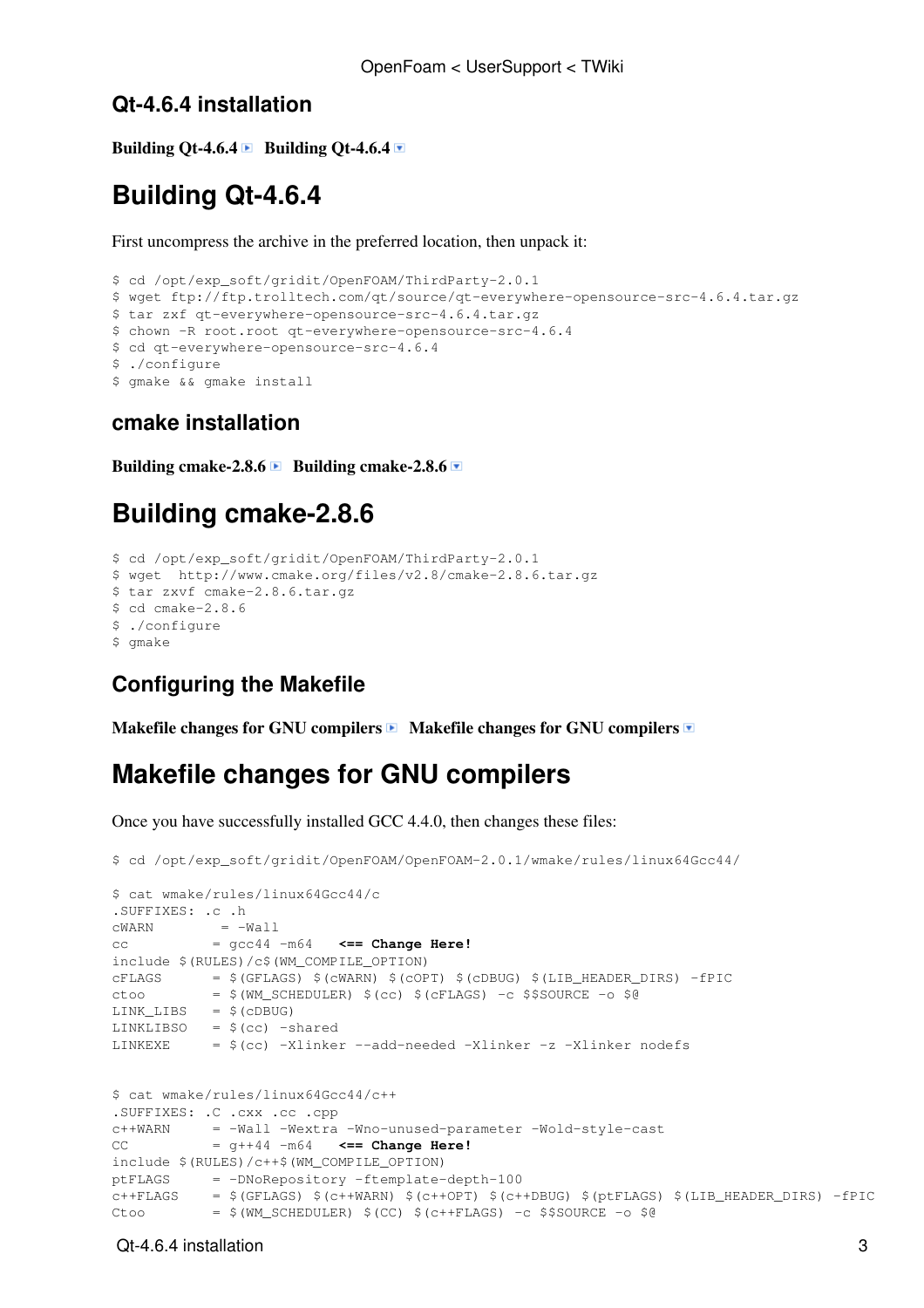```
cxxtoo = $({\text{Ctoo}})cctoo = $ (Ctoo)cpptoo = $(Ctoo)LINK_LIBS = $(c++DBUG)
LINKLIBSO = $(CC) $(c++FLAGS) -sharedLINKEXE = $(CC) $(c++FLAGS) -Xlinker --add-needed
```
### **Pre-setup**

**Pre-setup requirements P Pre-setup requirements** 

### **Pre-setup requirements**

\$ cd /opt/exp\_soft/gridit/OpenFOAM/OpenFOAM-2.0.1/etc

Configure the [OpenFOAM](https://wiki-igi.cnaf.infn.it/twiki/bin/edit/UserSupport/OpenFOAM?topicparent=UserSupport.OpenFoam;nowysiwyg=0) **bashrc** file as follows:

• # Location of the [OpenFOAM](https://wiki-igi.cnaf.infn.it/twiki/bin/edit/UserSupport/OpenFOAM?topicparent=UserSupport.OpenFoam;nowysiwyg=0) installation

foamInstall=/opt/exp\_soft/gridit/\$WM\_PROJECT

• #- Compiler: # WM\_COMPILER = Gcc | Gcc43 | Gcc44 | Gcc45 | Gcc46 | Clang | Icc (Intel icc)

export WM\_COMPILER=Gcc44

• # Location of installation

```
export WM_PROJECT_INST_DIR=$FOAM_INST_DIR
```
export WM\_PROJECT\_DIR=\$WM\_PROJECT\_INST\_DIR/\$WM\_PROJECT-\$WM\_PROJECT\_VERSION

• # Location of third-party software

export WM\_THIRD\_PARTY\_DIR=\$WM\_PROJECT\_INST\_DIR/ThirdParty-\$WM\_PROJECT\_VERSION

• # Location of user file

export WM\_PROJECT\_USER\_DIR=\$WM\_PROJECT\_DIR

#### **Before building...**

**Checking the System ■ Checking the System** 

## **Checking the System**

To check your system is ready to build the sources, execute the **foamSystemCheck** script (in the [OpenFOAM-](https://wiki-igi.cnaf.infn.it/twiki/bin/edit/UserSupport/OpenFOAM?topicparent=UserSupport.OpenFoam;nowysiwyg=0)2.0.1/bin directory). If any critical software is missing, or needs updating to a newer version, please contact the system administrator to install the required software before proceeding to the build.

```
$ cd /opt/exp_soft/gridit/OpenFOAM/OpenFOAM-2.0.1/bin
$ ./foamSystemCheck 
Checking basic system...
-----------------------------------------------------------------------
```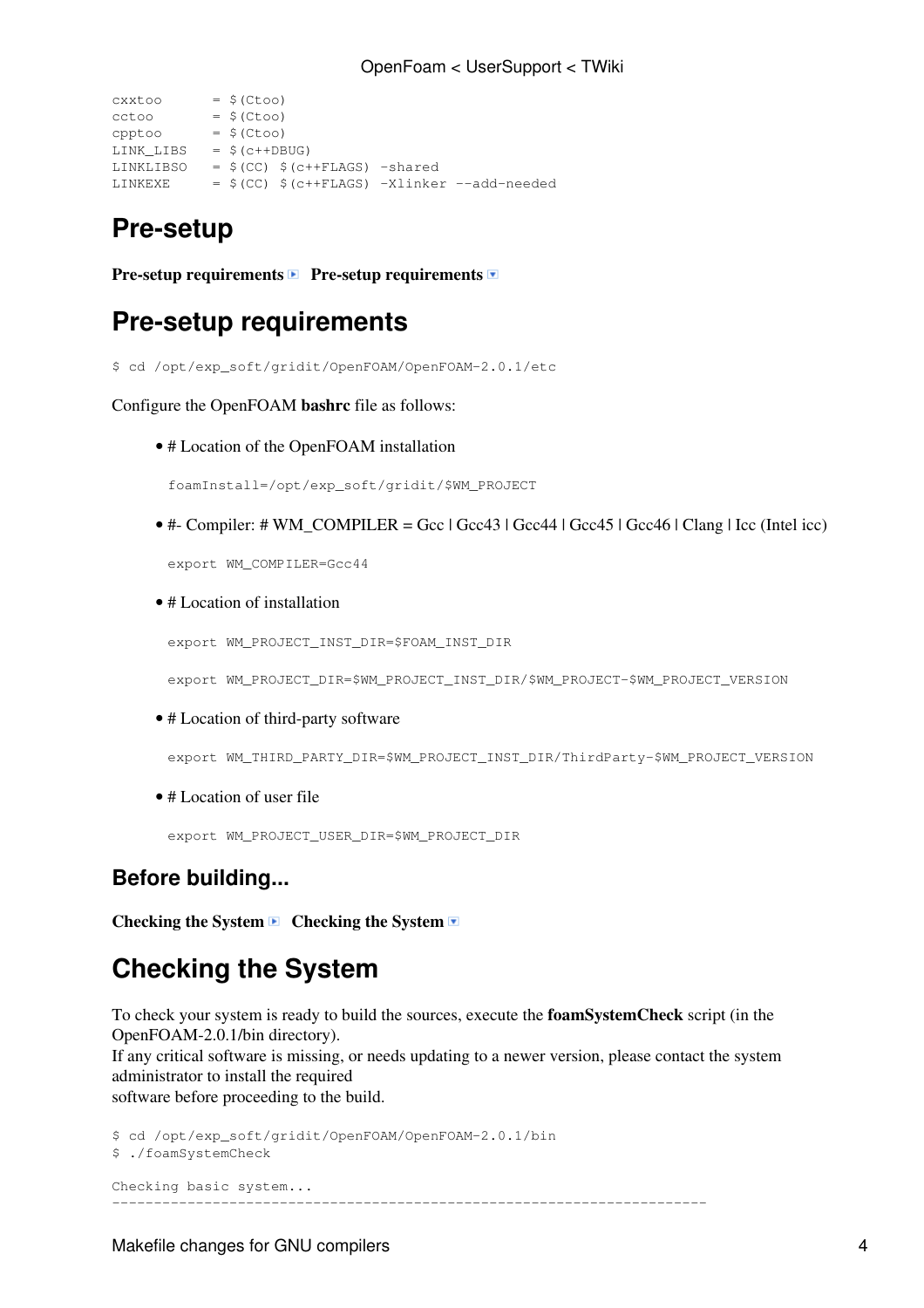```
Shell: /bin/bash
Host: grid012.ct.infn.it
OS: Linux version 2.6.9-89.0.11.ELsmp
User: root
System check: PASS
```
================== Continue OpenFOAM installation.

### **Start building...**

**Building Sources Building Sources** 

# **Building Sources**

Go to the top-level source directory \$WM\_PROJECT\_DIR and execute the top-level build script **./Allwmake**

In principle this will build everything, but if problems occur with the build order it may be necessary to update the environment variables and re-execute.

If you experience difficulties with building the source-pack, or your platform is not currently supported, please contact [software support](http://www.openfoam.com/support/software.php) to arrange a support contract and we will do the port and maintain it for future releases.

```
$ cd /opt/exp_soft/gridit/OpenFOAM/OpenFOAM-2.0.1/
$ source etc/bashrc
$ ./Allwmake >log 2>log &
```
## **Compiling Paraview 3.10.1 and the [PV3FoamReader](https://wiki-igi.cnaf.infn.it/twiki/bin/edit/UserSupport/PV3FoamReader?topicparent=UserSupport.OpenFoam;nowysiwyg=0) Module**

Paraview is the third-party software that we provide for graphical post-processing in [OpenFOAM.](https://wiki-igi.cnaf.infn.it/twiki/bin/edit/UserSupport/OpenFOAM?topicparent=UserSupport.OpenFoam;nowysiwyg=0) It s compilation is automated using a script called **makeParaView** in the [ThirdParty](https://wiki-igi.cnaf.infn.it/twiki/bin/edit/UserSupport/ThirdParty?topicparent=UserSupport.OpenFoam;nowysiwyg=0)-2.0.1 directory. Installation of Paraview 3.10.1 requires a version of QT that is 3.6.2 or newer and cmake which is 2.8.2 or newer, so again make

sure that this is on your system.

```
$ cd $WM_THIRD_PARTY_DIR
```
Configure the *QMAKE\_PATH* and *CMAKE\_PATH* variable settings in the **makeParaView** file

• # Set the path to the Qt-4.5 (or later) qmake if the system Qt is older

QMAKE\_PATH="/opt/exp\_soft/gridit/OpenFOAM/ThirdParty-2.0.1/qt-everywhere-opensource-src-4.6.4/bin/"

• # Set the path to cmake

CMAKE\_PATH="/opt/exp\_soft/gridit/OpenFOAM/ThirdParty-2.0.1/cmake-2.8.6/bin/"

To install Paraview, execute the following:

```
$ ./makeParaView
$ ./makeParaView >log_paraview 2>log_paraview &
```
The [PV3blockMeshReader](https://wiki-igi.cnaf.infn.it/twiki/bin/edit/UserSupport/PV3blockMeshReader?topicparent=UserSupport.OpenFoam;nowysiwyg=0) and the [PV3FoamReader](https://wiki-igi.cnaf.infn.it/twiki/bin/edit/UserSupport/PV3FoamReader?topicparent=UserSupport.OpenFoam;nowysiwyg=0) [ParaView](https://wiki-igi.cnaf.infn.it/twiki/bin/edit/UserSupport/ParaView?topicparent=UserSupport.OpenFoam;nowysiwyg=0) plugins are compiled as usual for [OpenFOAM](https://wiki-igi.cnaf.infn.it/twiki/bin/edit/UserSupport/OpenFOAM?topicparent=UserSupport.OpenFoam;nowysiwyg=0)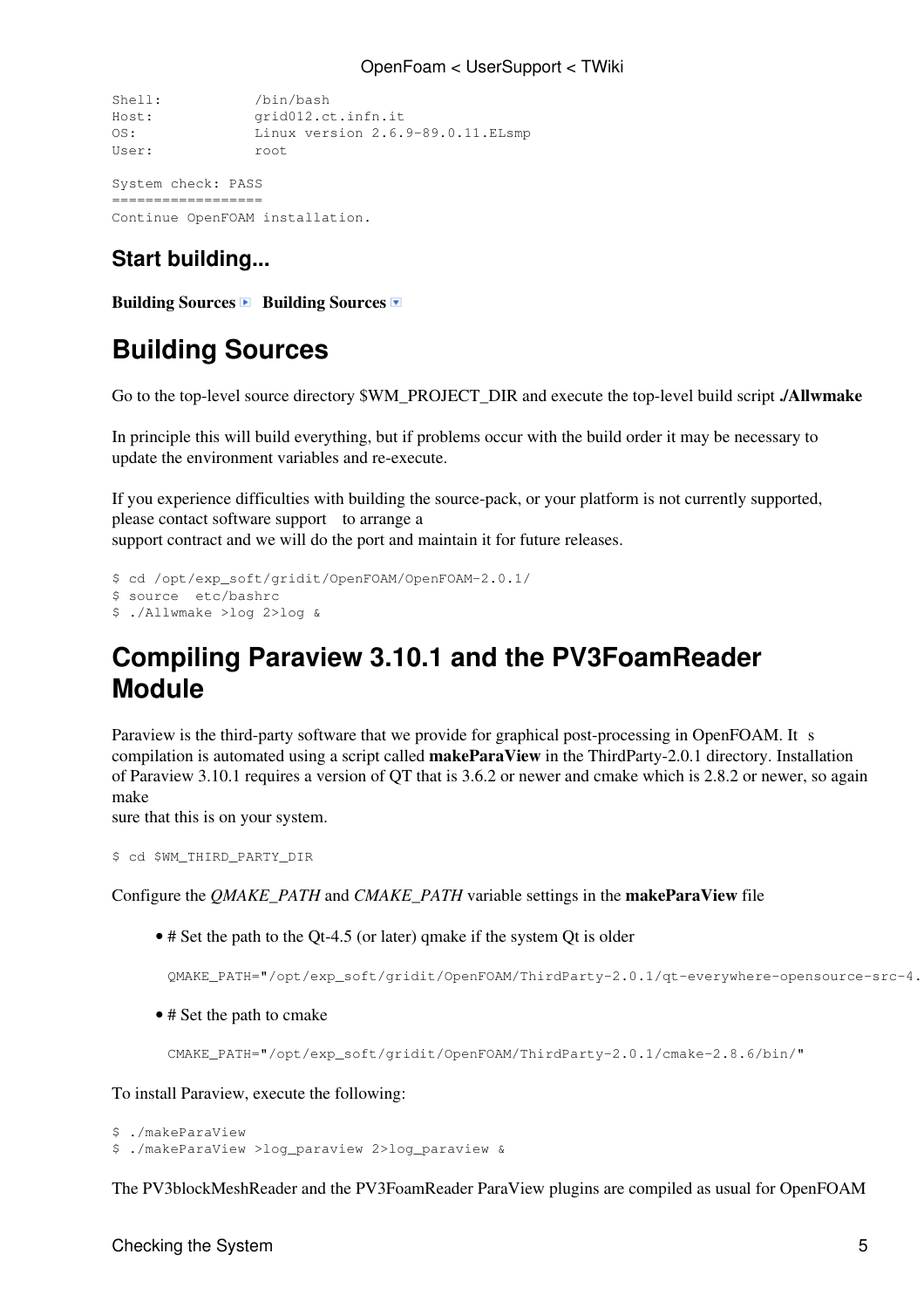utilities:

```
$ cd $FOAM_UTILITIES/postProcessing/graphics/PV3Readers
$ wmSET
$ ./Allwclean
$. /Allwmake
```
### **Testing [OpenFOAM](https://wiki-igi.cnaf.infn.it/twiki/bin/edit/UserSupport/OpenFOAM?topicparent=UserSupport.OpenFoam;nowysiwyg=0)**

**Testing the Installation Testing the Installation** 

# **Testing the Installation**

To check your installation setup, execute the **foamInstallationTest** script (in the [OpenFOAM-](https://wiki-igi.cnaf.infn.it/twiki/bin/edit/UserSupport/OpenFOAM?topicparent=UserSupport.OpenFoam;nowysiwyg=0)2.0.1/bin directory).

If no problems are reported, proceed to getting started with [OpenFOAM](https://wiki-igi.cnaf.infn.it/twiki/bin/edit/UserSupport/OpenFOAM?topicparent=UserSupport.OpenFoam;nowysiwyg=0); otherwise, go back and check you have installed the software correctly

and/or contact your system administrator.

### **Getting Started**

Create a project directory within the \$HOME/OpenFOAM directory named -2.0.1 and create a directory named run within it, e.g. by typing:

\$ mkdir -p \$HOME/OpenFOAM/OpenFOAM-2.0.1/\$FOAM\_RUN

Copy the tutorial examples directory in the [OpenFOAM](https://wiki-igi.cnaf.infn.it/twiki/bin/edit/UserSupport/OpenFOAM?topicparent=UserSupport.OpenFoam;nowysiwyg=0) distribution to the run directory. If the [OpenFOAM](https://wiki-igi.cnaf.infn.it/twiki/bin/edit/UserSupport/OpenFOAM?topicparent=UserSupport.OpenFoam;nowysiwyg=0) environment variables are set correctly, then the following command will be correct:

\$ cp -r \$FOAM\_TUTORIALS \$HOME/OpenFOAM/OpenFOAM-2.0.1/\$FOAM\_RUN

Run the first example case of incompressible laminar flow in a cavity:

```
$ cd $FOAM_RUN/tutorials/incompressible/icoFoam/cavity
$ blockMesh
$ icoFoam
$ paraFoam
```
# **Running [OpenFOAM](https://wiki-igi.cnaf.infn.it/twiki/bin/edit/UserSupport/OpenFOAM?topicparent=UserSupport.OpenFoam;nowysiwyg=0) in Parallel**

#### **Create a new use case**

The results from the previous example are generated using a fairly coarse mesh. In this new case we will demonstrate the parallel processing capability of [OpenFOAM](https://wiki-igi.cnaf.infn.it/twiki/bin/edit/UserSupport/OpenFOAM?topicparent=UserSupport.OpenFoam;nowysiwyg=0) access to multiple processors.

\$ cd \$FOAM\_RUN/tutorials/incompressible/icoFoam/cavity/system

```
$ cat decomposeParDict 
/*--------------------------------*- C++ -*----------------------------------*\
| ========= | |
| \\ / F ield | OpenFOAM: The Open Source CFD Toolbox |
| \\ / O peration | Version: 1.6 |
| \\ / A nd | Web: www.OpenFOAM.org |
|\hspace{.1cm} \setminus \setminus \hspace{.1cm} \hspace{.1cm} M anipulation |\hspace{.1cm} \setminus \setminus \hspace{.1cm} \setminus \hspace{.1cm} \hspace{.1cm} \hspace{.1cm}\*---------------------------------------------------------------------------*/
```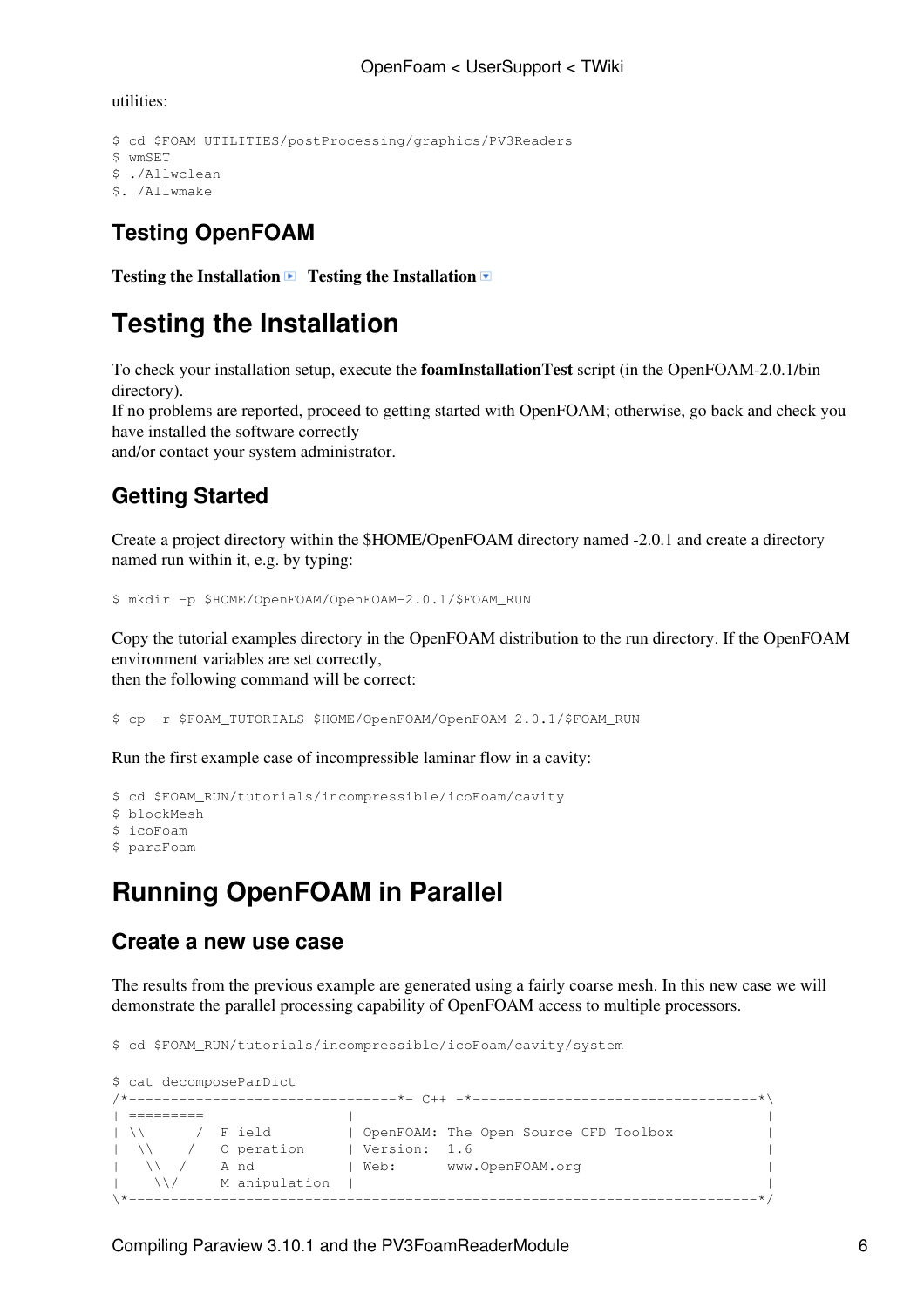```
FoamFile
{
version 2.0;
format ascii;
 class dictionary;
location "system";
 object decomposeParDict;
}
// * * * * * * * * * * * * * * * * * * * * * * * * * * * * * * * * * * * * * //
numberOfSubdomains 4; <== Change Here!
method scotch;
simpleCoeffs
{
n ( 2 2 1 );
delta 0.001;
}
hierarchicalCoeffs
{
n ( 1 1 1 );
delta 0.001;
 order xyz;
}
scotchCoeffs
{
    processorWeights (
                    1 <== Add Here!
                    1 <== Add Here!
                    1 <== Add Here!
                    1 <== Add Here!
) ;
}
manualCoeffs
{
   dataFile "";
}
distributed no;
roots ( );
// ************************************************************************* //
```
#### Create a new tar of the test case:

```
$ tar zcvf cavity.tar.gz cavity
cavity/
cavity/system/
cavity/system/fvSchemes
cavity/system/fvSolution
cavity/system/controlDict
cavity/system/decomposeParDict
cavity/constant/
cavity/constant/transportProperties
cavity/constant/polyMesh/
cavity/constant/polyMesh/boundary
cavity/constant/polyMesh/blockMeshDict
cavity/0/
cavity/0/U
cavity/0/p
```
## **Testing [OpenFOAM](https://wiki-igi.cnaf.infn.it/twiki/bin/edit/UserSupport/OpenFOAM?topicparent=UserSupport.OpenFoam;nowysiwyg=0) in a Grid Infrastructure**

This section provides some hints for testing [OpenFOAM](https://wiki-igi.cnaf.infn.it/twiki/bin/edit/UserSupport/OpenFOAM?topicparent=UserSupport.OpenFoam;nowysiwyg=0) job on the GRIDIT Infrastructure.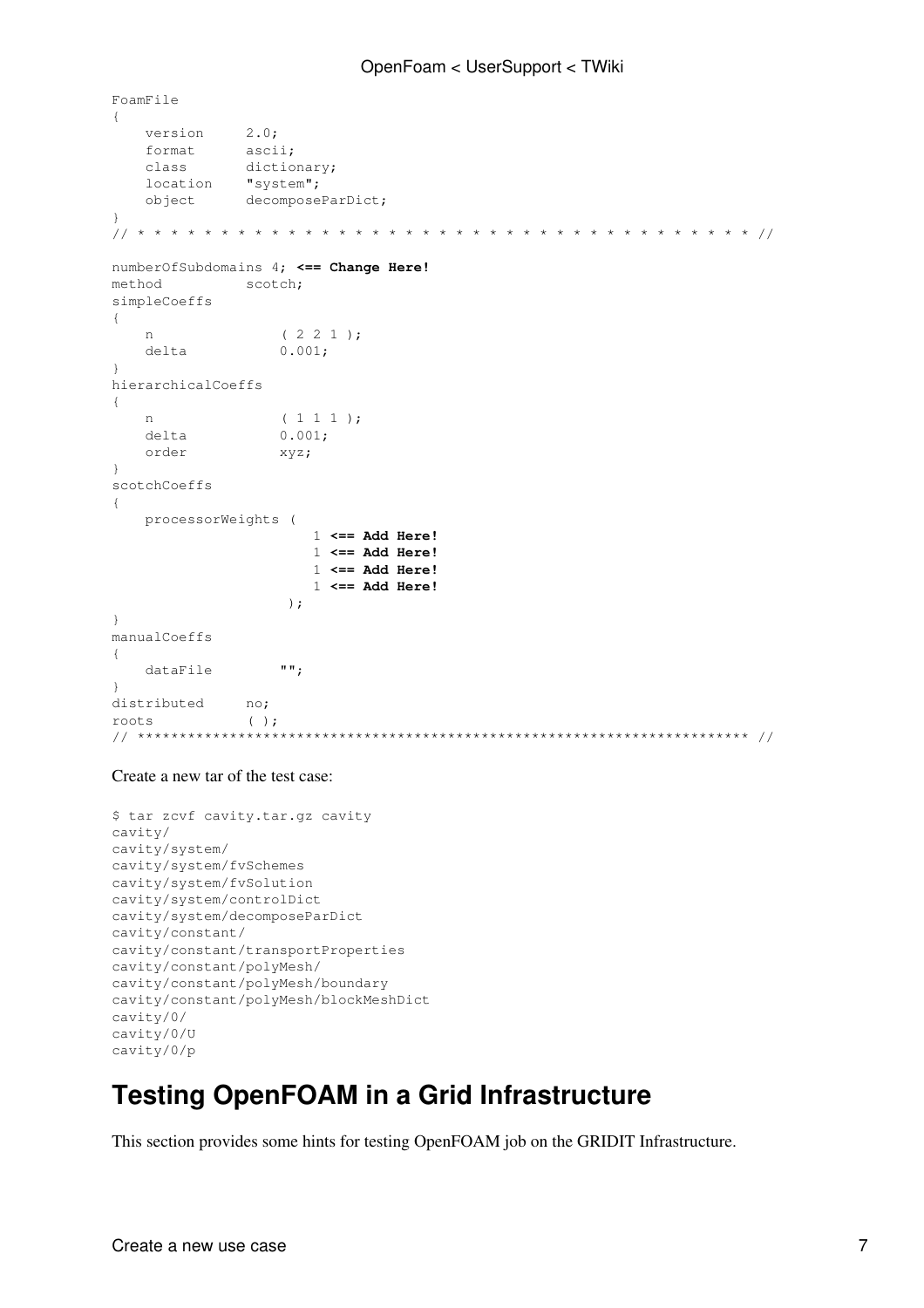## **Post-configuration on the LSF master node and client nodes**

Add in the */etc/bashrc* file the following settings for sourcing the OpenFoam bashrc profile

```
. /opt/exp_soft/gridit/OpenFOAM/OpenFOAM-2.0.1/etc/bashrc
```
### **Creation of a new MPI wrapper**

Add in /etc/mpi-start/ the definition of a new MPI wrapper for OpenFoam-2.0.1. This wrapper has to be replicated in all the LSF client nodes.

```
$ cat /etc/mpi-start/openmpi_openfoam.mpi 
#!/bin/sh
#
# Copyright (c) 2006-2007 High Performance Computing Center Stuttgart,
                          University of Stuttgart. All rights reserved.
# (c) 2009 Instituto de Fisica de Cantabria - CSIC. 
#
# specifies where Open MPI is installed
export MPI_OPENMPI_PATH=/opt/exp_soft/gridit/OpenFOAM/ThirdParty-2.0.1/platforms/linux64Gcc44/ope
export MPI_OPENMPI_MPIEXEC=/opt/exp_soft/gridit/OpenFOAM/ThirdParty-2.0.1/platforms/linux64Gcc44/
if test "x$I2G OPENMPI PREFIX" = "x" ; then
    if test "x$MPI_OPENMPI_PATH" = "x" ; then
         if test "x$MPI_START_MPI_PREFIX" != "x" ; then 
             export I2G_OPENMPI_PREFIX=$MPI_START_MPI_PREFIX
         else 
             export I2G_OPENMPI_PREFIX=/opt/i2g/openmpi
             debug_msg "use default installtion : $I2G_OPENMPI_PREFIX"
        f_i else
         export I2G_OPENMPI_PREFIX=$MPI_OPENMPI_PATH
         debug_msg "use user provided prefix : $MPI_OPENMPI_PATH"
    f_1else 
     debug_msg "use user provided prefix : $I2G_OPENMPI_PREFIX"
fi
# activate MPI
mpi_start_activate_mpi $I2G_OPENMPI_PREFIX "$MPI_START_MPI_MODULE"
# add necessary PATH to the environment variables
#debug_msg "prepend Open MPI to PATH and LD_LIBRARY_PATH"
export PATH=$I2G OPENMPI PREFIX/bin:$PATH
export LD_LIBRARY_PATH=$I2G_OPENMPI_PREFIX/lib:$LD_LIBRARY_PATH
if test "x$I2G_MPI_TYPE" != "xopenmpi" ; then
     # we are not the primary MPI 
     # fall back to save settings that should work always
     debug_msg ""
    debug msg "disable PBS, SGE"
     OPENMPI_PARAMS="-mca pls ^tm,gridengine -mca ras ^tm,gridengine "
     #OPENMPI_PARAMS="$OPENMPI_PARAMS -x PACX_DEBUG_NODE=$PACX_DEBUG_NODE"
     debug_msg "export GLOBUS_TCP_PORT_RANGE : $GLOBUS_TCP_PORT_RANGE"
     OPENMPI_PARAMS="$OPENMPI_PARAMS -x GLOBUS_TCP_PORT_RANGE "
f_i#
# start an mpi job
```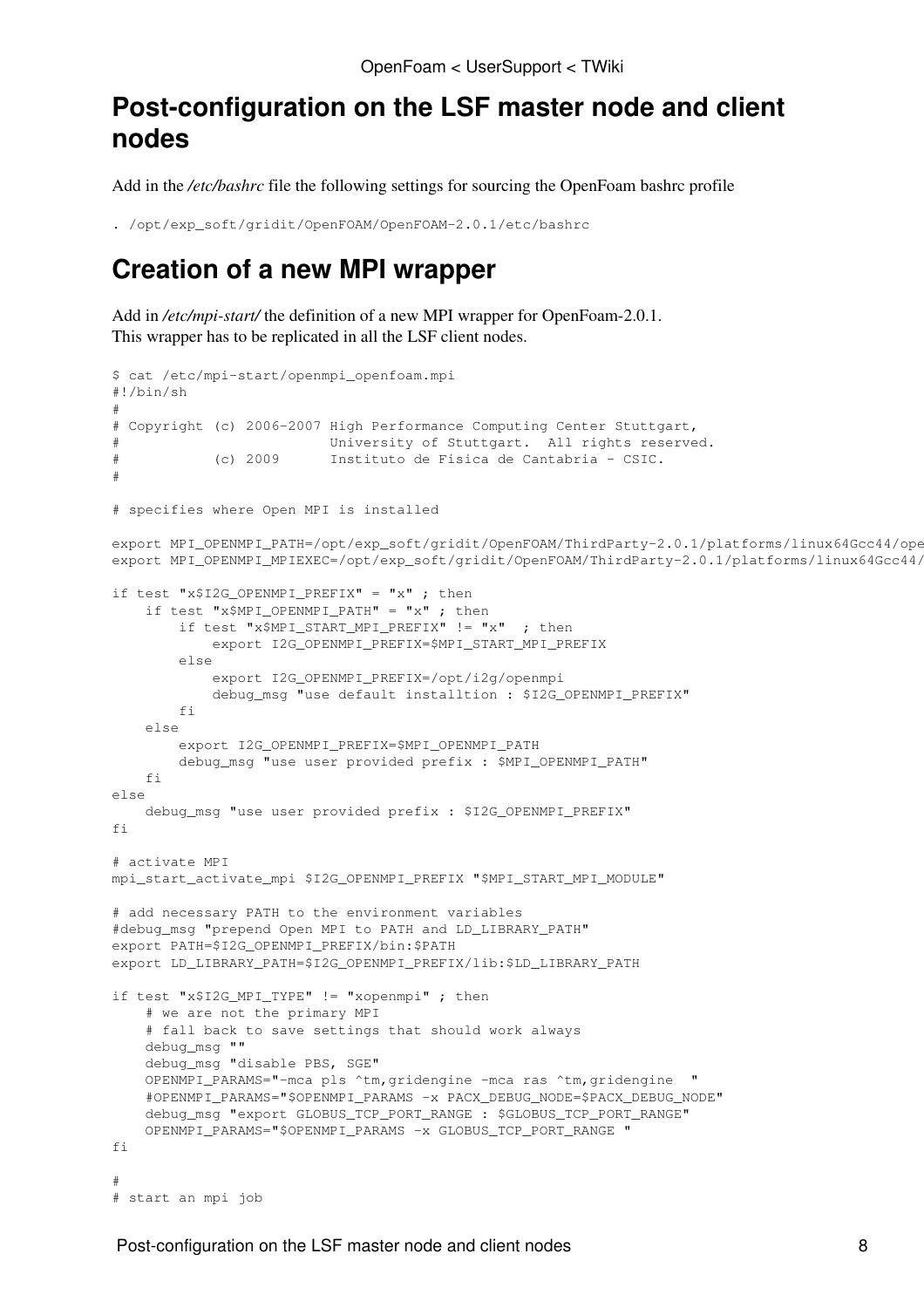```
#
mpi_exec () {
     #handle Open MPI 1.2.2 + PBS bug
     if test "x$PBS_NODEFILE" = "x" ; then
        debug msg "found openmpi and a non-PBS batch system, set machinefile and np parameters"
        export I2G_MACHINEFILE_AND_NP="-machinefile $MPI_START_MACHINEFILE -np $I2G_MPI_NP"
     else
         debug_msg "found openmpi and PBS, don't set machinefile"
         export I2G_MACHINEFILE_AND_NP="-np $I2G_MPI_NP"
    f_i #set the parameters to be always used with Open MPI:
     MPI_SPECIFIC_PARAMS="-wdir $PWD "
     #check for Marmot
    if test "x$I2G_USE_MARMOT" = "x1" ; then
         debug_msg "export LD_PRELOAD for Open MPI"
        MPI_SPECIFIC_PARAMS="$MPI_SPECIFIC_PARAMS -x LD_PRELOAD -x MARMOT_MAX_TIMEOUT_DEADLOCK -x
     fi
    #if test "x$I2G USE MPITRACE" ="x1" ; then
         #MPI_SPECIFIC_PARAMS="-x MPITRACE_ON -x MPTRACE_DIR"
     #fi
     # check for user supplied mpiexec 
     MPIEXEC=`which mpiexec`
     if test "x$MPI_OPENMPI_MPIEXEC" != "x" ; then
         MPIEXEC="$MPI_OPENMPI_MPIEXEC $I2G_MPI_MPIEXEC_PARAMS"
         debug_msg "using user supplied startup : '$MPIEXEC'"
        MPI_SPECIFIC_PARAMS="$MPI_SPECIFIC_PARAMS -x X509_USER_PROXY --prefix $I2G_OPENMPI_PREFIX
         . $MPI_START_PREFIX/../etc/mpi-start/generic_mpiexec.sh
         generic_mpiexec
     elif test "x$MPI_OPENMPI_MPIRUN" != "x" ; then
         MPIEXEC="$MPI_OPENMPI_MPIRUN $MPI_OPENMPI_MPIRUN_PARAMS"
         debug_msg "using user supplied startup : '$MPIEXEC'"
        MPI_SPECIFIC_PARAMS="$MPI_SPECIFIC_PARAMS -x X509_USER_PROXY --prefix $I2G_OPENMPI_PREFIX
         . $MPI_START_PREFIX/../etc/mpi-start/generic_mpiexec.sh
         generic_mpiexec
     else
       MPI_SPECIFIC_PARAMS="$MPI_SPECIFIC_PARAMS -x X509_USER_PROXY --prefix $I2G_OPENMPI_PREFIX
         . $MPI_START_PREFIX/../etc/mpi-start/generic_mpiexec.sh
         generic_mpiexec
    fi
     return $?
}
mpi_start () {
     . $MPI_START_PREFIX/../etc/mpi-start/generic_mpi_start.sh
     generic_mpi_start
     return $?
}
```
## **JDL & script files (sequential mode)**

This is an example of JDL file that can be used for testing OpenFoam in **sequential mode**:

```
[
    Type = "Job"; JobType = "Normal";
     Executable = "/bin/bash";
     Arguments = "start_openfoam.sh";
      StdOutput = "log.out";
```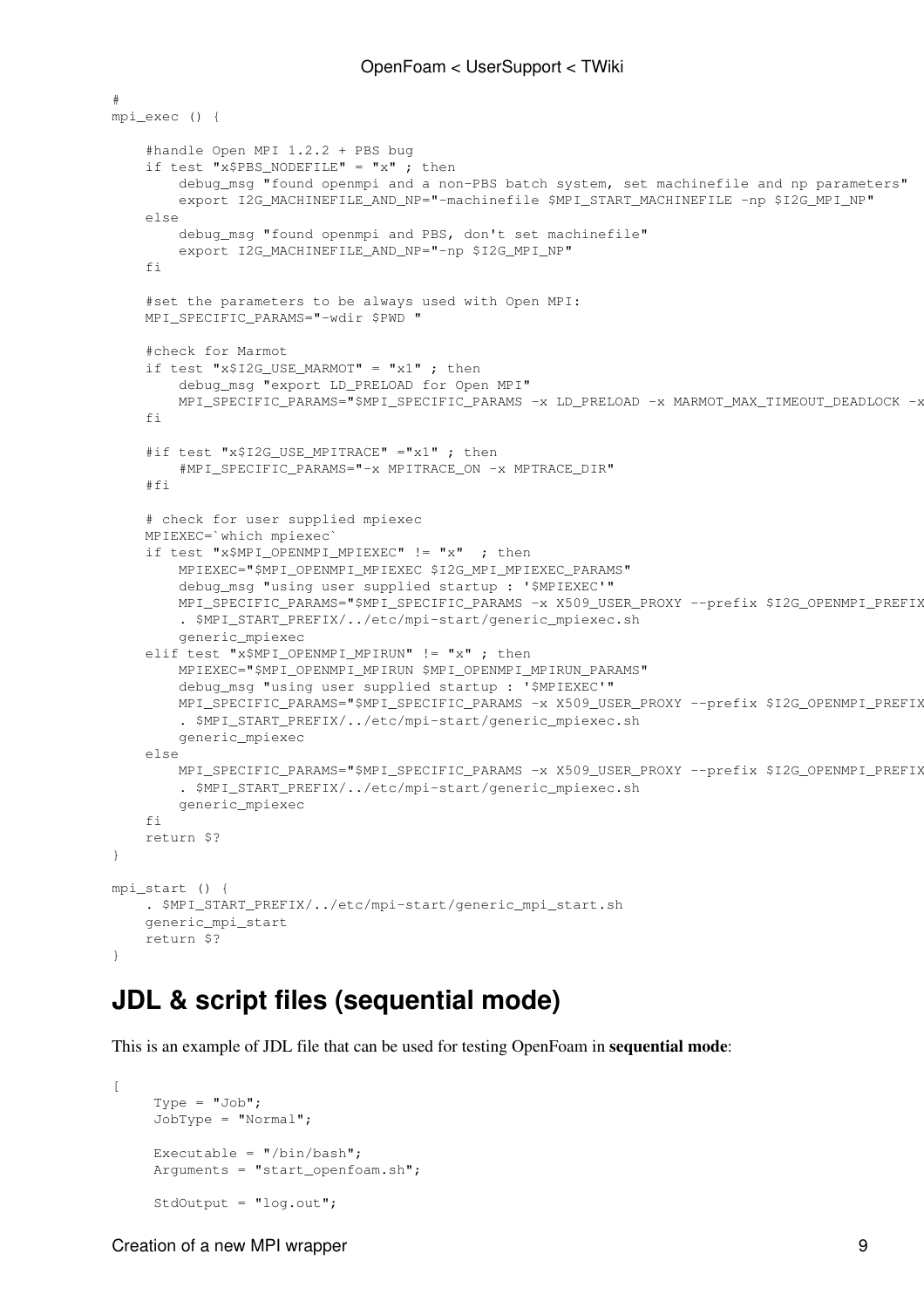```
 StdError = "log.err";
      InputSandbox = {"start_openfoam.sh"};
      OutputSandbox = {"log.err","log.out","openfoam.log","openfoam.err"};
     Requirements = Member("VO-gridit-OpenFoam-2.0.1", other.GlueHostApplicationSoftwareRunTimeEnv
     Rank = (other.GlueCEStateWaitingJobs == 0 ? other.GlueCEStateFreeCPUs : -other.GlueCEStateWa
]
```
This is the bash script sent in [InputSandbox](https://wiki-igi.cnaf.infn.it/twiki/bin/edit/UserSupport/InputSandbox?topicparent=UserSupport.OpenFoam;nowysiwyg=0) with the JDL file:

```
#!/bin/sh
echo "+ Running OpenFoam-2.0.1 on "`hostname -f` as `whoami`
echo; echo "+ Copying the OpenFoam example..."
cp -R $FOAM_TUTORIALS/incompressible/icoFoam/cavity $PWD
cd $PWD/cavity
echo; echo "+ Starting at "`date`
blockMesh
icoFoam >./openfoam.log 2>./openfoam.err
cp openfoam.* ../
# Testing the scratch area
cp openfoam.* $VO_GRIDIT_SW_DIR/scratch
chmod a+w $VO_GRIDIT_SW_DIR/scratch/openfoam.*
echo "+ Done at "`date`
```
#### **JDL & script files (parallel mode)**

This is an example of JDL file that can be used for testing OpenFoam in **parallel mode**:

```
[
JobType = "NORMAL";
CPUNumber = 4;
Executable = "mpi-start-wrapper.sh";
Arguments = "icoFoam OPENMPI_OPENFOAM";<br>StdOutput = "mpi-start.out";<br>StdError = "mini-start arr".= "mpi-start.out";
StdError = "mpi-start.err";
InputSandbox = {"mpi-start-wrapper.sh","bei-hooks.sh"};
OutputSandbox = {"mpi-start.err","mpi-start.out","results.tgz"};
Environment = {"I2G_MPI_PRE_RUN_HOOK=./bei-hooks.sh","I2G_MPI_POST_RUN_HOOK=./bei-hooks.sh"};
Requirements = Member("VO-gridit-OpenFoam-2.0.1", other.GlueHostApplicationSoftwareRunTimeEnviro
]
```
MPI wrapper and hooks are shown below:

```
$ cat mpi-start-wrapper.sh
#!/bin/bash
# Pull in the arguments.
MY_EXECUTABLE=$1
MPI_FLAVOR=$2
# Convert flavor to lowercase for passing to mpi-start.
MPI_FLAVOR_LOWER=`echo $MPI_FLAVOR | tr '[:upper:]' '[:lower:]'`
# Pull out the correct paths for the requested flavor.
eval MPI_PATH=`printenv MPI_${MPI_FLAVOR}_PATH`
# Ensure the prefix is correctly set. Don't rely on the defaults.
#eval I2G_${MPI_FLAVOR}_PREFIX=$MPI_PATH
#export I2G_${MPI_FLAVOR}_PREFIX
# Touch the executable. It exist must for the shared file system check.
# If it does not, then mpi-start may try to distribute the executable
```
#### JDL & script files (sequential mode) 10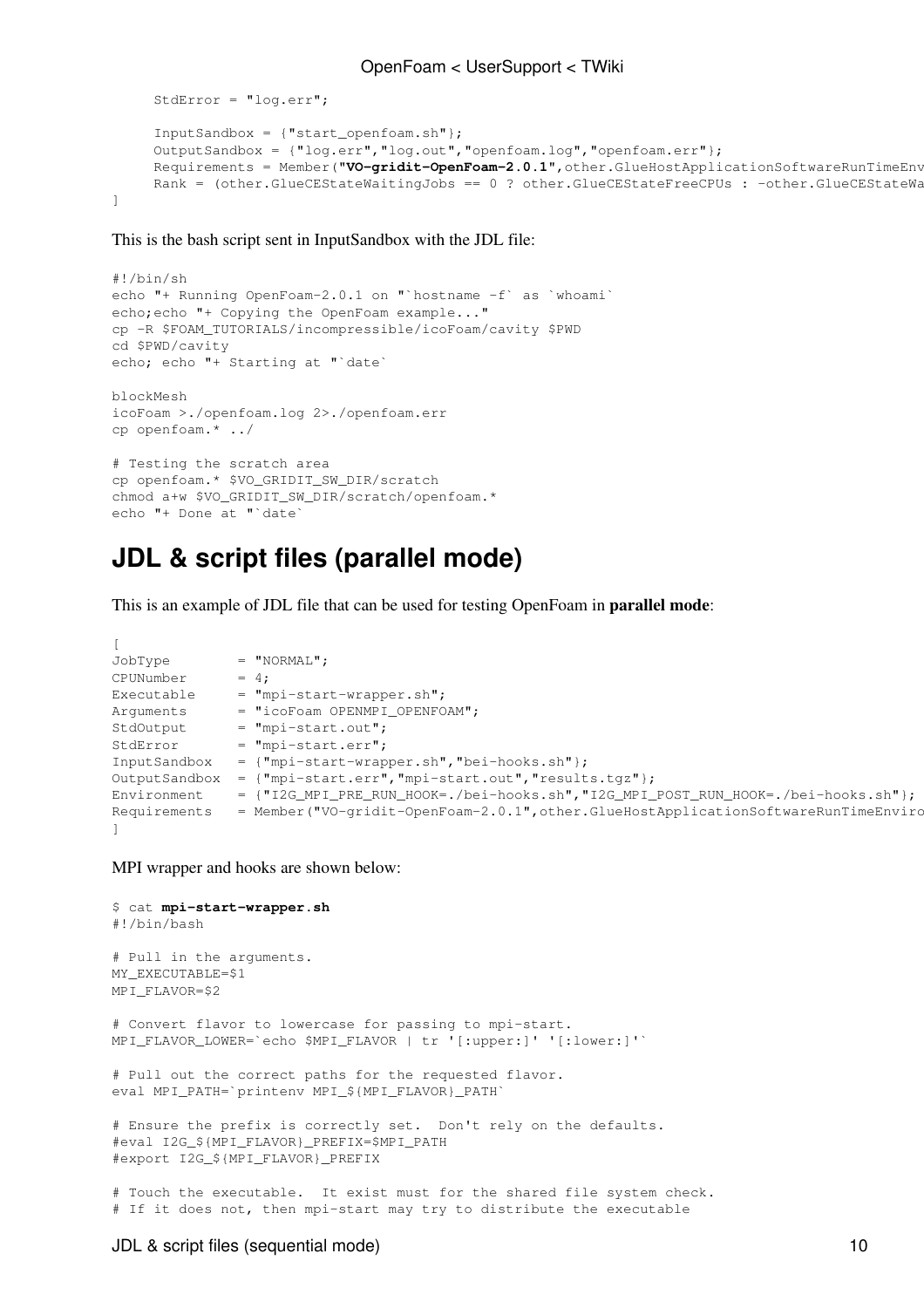```
# when it shouldn't.
touch $MY_EXECUTABLE
# Setup for mpi-start.
export I2G_MPI_APPLICATION=$MY_EXECUTABLE
export I2G MPI APPLICATION ARGS="-parallel"
export I2G_MPI_TYPE=$MPI_FLAVOR_LOWER
export I2G_MPI_PRE_RUN_HOOK=$PWD/bei-hooks.sh
export I2G_MPI_POST_RUN_HOOK=$PWD/bei-hooks.sh
export I2G_MPI_START_HOOKS_LOCAL=bei-hooks.sh
export I2G MPI FILE DIST="ssh"
# If these are set then you will get more debugging information.
export I2G_MPI_START_VERBOSE=1
export I2G_MPI_START_TRACE=1
export I2G_MPI_START_DEBUG=1
# Invoke mpi-start.
$I2G_MPI_START
source $I2G_MPI_START_HOOKS_LOCAL
$ cat bei-hooks.sh
#!/bin/sh
export OUTPUT DIR=cavity
export OUTPUT_ARCHIVE=results.tgz
export OUTPUT_SE=lfn:/grid/gridit/ebogdan
export OUTPUT_VO=gridit
export STORAGE_HOST=atlasse.lnf.infn.it
export JOBID=$(echo ${GRID_JOBID} | awk '{ l=length($1); s=substr($1,l-21); print s }')
export GLOBUS_TCP_PORT_RANGE=20000,25000
export MPI_START_SHARED_FS=0
pre_run_hook () {
    echo;echo "=============================================================="
   echo "- Starting OpenFoam (ver. 2.0.1) ~ the Open Source CFD toolbox "
    echo
    echo "OpenFOAM (Open Source Field Operation and Manipulation) is a C++"
    echo "toolbox for the development of customized numerical solvers and"
    echo "pre-/post-processing utilities for the solution of continuum"
   echo "mechanics problems, including computational fluid dynamics (CFD)."
    echo "Official OpenFOAM web site http://www.openfoam.com/"
    echo 
   echo "- [Job settings]"
    echo "- JOBID="$JOBID
    echo "- MPI_START_SHARED_FS="$MPI_START_SHARED_FS
    echo "- MPI_SHARED_HOME="$MPI_SHARED_HOME
    echo "- MPI_SHARED_HOME_PATH="$MPI_SHARED_HOME_PATH
    echo "- OUTPUT_DIR="$OUTPUT_DIR
    echo "- OUTPUT_ARCHIVE="$OUTPUT_ARCHIVE
    echo "- OUTPUT_VO="$OUTPUT_VO
    echo "- STORAGE_HOST="$STORAGE_HOST
    echo 
    echo "=[PRE_RUN_HOOK] Started"
   echo "- Downloading tar archive from SE..."
    echo lcg-cp --vo $OUTPUT_VO $OUTPUT_SE/cavity.tar.gz file:$PWD/cavity.tar.gz
   lcg-cp --vo $OUTPUT_VO $OUTPUT_SE/cavity.tar.gz file:$PWD/cavity.tar.gz
   tar zxf cavity.tar.gz
   echo; echo "- Summarizing disk usage of each FILE, recursively for directories"
    du -h cavity
    cd $OUTPUT_DIR
    echo;echo "=[blockMesh] ==========================================="
    blockMesh
    echo;echo "=[decomposePar] ========================================"
    decomposePar
    echo "=[PRE_RUN_HOOK] Finished"
```